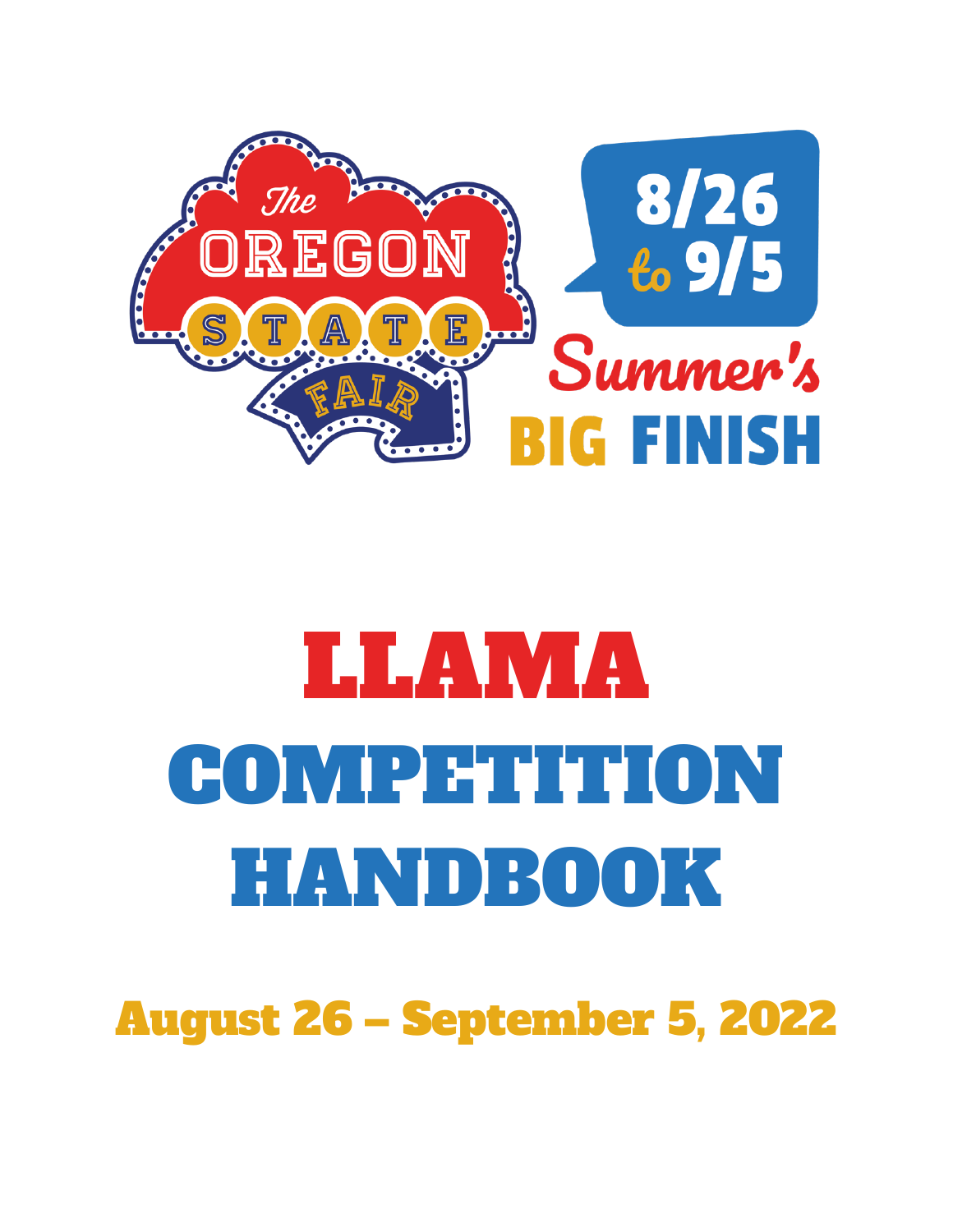# **OPEN CLASS LLAMA**

| Email:                | laughdancesing.live@yahoo.com | Judges: Patti Morgan – Terese Evanson |              |
|-----------------------|-------------------------------|---------------------------------------|--------------|
| Phone:                | 503-930-9936                  | Oregon State Fair Office:             | 971-701-6573 |
| Llama Superintendent: | Shawn Bussey                  | Livestock Office Phone:               | 503-510-3374 |

#### **ENTRY DEADLINE:**

**All entries must be submitted no later than the Friday, August 19, 2022. Substitutions should be sent to the Superintendent prior to the show, with a maximum of three per exhibitor allowed at no charge. Additionalsubstitutions will be charged the entry fee.** *Registration will be completed through the ILR [Registration](https://secure.lamaregistry.com/news/calendar-of-events.php) Site.*

#### **ENTRY FEES – ALL DOUBLE SHOWS**

\$30 per llama for double halter or performance classes. \$24 for double youth classes. \$20.00 for double Fiber/Shorn: \$10 for products. Due to limited space, please consider doubling animals up in stalls. *Please specify how many you will need.* \$6.00 ILR-SD fee for each animal entered in the Double show,single animal = \$6.00. *ILR-SD fee will follow class registration with stall registration.* Straw bedding provided.

#### **ARRIVAL AND RELEASE TIMES**

Move-in Friday, September 2, 2022 from 8AM – 4PM. Animals to be released Monday, September 5th at 8PM.

All General and Livestock Department Rules apply. Please readthem.

#### **APPLICABLE SHOW RULES**

This show is sanctioned under the ILR-SD. It is the responsibilityof exhibitors to be familiar with the show rules. They can be found at [www.lamaregistry.com.](http://www.lamaregistry.com/)

Exhibitors must be the owner and make entry in the exactname, owner and animal, as shown on the registration certificate.

A photocopy of registration certificates must be brought uponarrival to Fair. IF YOU ENTER USING THE ILR-SD SHOW MANAGER ONLINE, BRING ONLY YOUR SHOW MANAGER INVOICE UPON ARRIVAL. DO NOT SEND A COPY OF THE ILR CERTIFICATE.

| Oregon State Fair Office:             | 971-701-6573 |
|---------------------------------------|--------------|
| Judges: Patti Morgan - Terese Evanson |              |
|                                       |              |

# **FLEECE & FIBER CLASSES – DOUBLE SHOW SPECIAL**

Fleece and fiber classes are now available for shorn, fleece-on, coat-on, skeins & finished goods entries. (*Shorn/Fleece-on/Coat-on entries are \$20. Skeins/Finished Goods entries are \$10 per class, per judge)* Shorn/Skeins/Finished Goods entries may be delivered to the Fair Friday, September 2th from 8am – 4pm. To mail entries, call 503-930- 9936 for info. *ALL ENTRIES MUST BE ACCOMPANIED BY ENTRYTAG LOCATED ONLINE WITH LLAMA HANDBOOK.*

#### **APPLICABLE CLASS RULES**

Management may combine halter classes by age or fiber division to ensure no class includes a single entry.

#### **HALTER CLASS RULES- DOUBLE SHOW**

Exhibitors should read the ILR-SD Halter Rules at [www.lamaregistry.com.](http://www.lamaregistry.com/)

First through Fifth Place ribbons awarded. Llamas are judged on fiber, soundness and conformation. On a llamas birth date they move up to the next older class. Points are awarded to the llama, except youth classes.

#### **BEST OF SHOW**

This class includes the champion male and female from each fiber division. The non-breeder champion is not included in thisclass.

#### **PRODUCTION PAIR**

Class includes two (2) offspring by the same sire **OR** by thesame dam.

# **BRED & OWNED**

Class is one (1) animals bred and raised by owner.

#### **OREGON STATE FAIR AWARD**

Class includes two (2) animals both must be bred and raised in Oregon.

#### **PREMIER BREEDER & PREMIER EXHIBITOR**

One award given to the Breeder. One award to the Exhibitor. Both of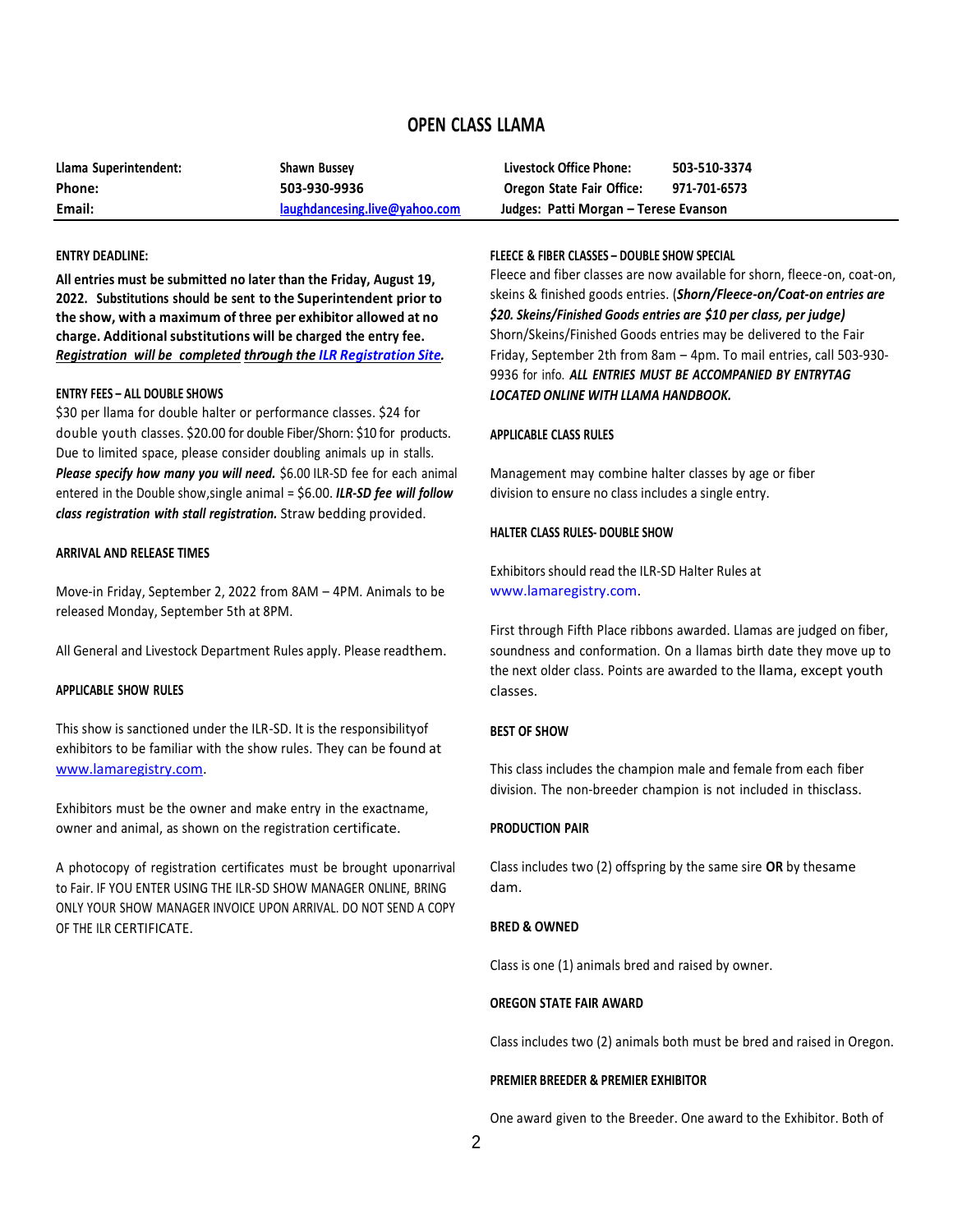which based on accumulation of the most points.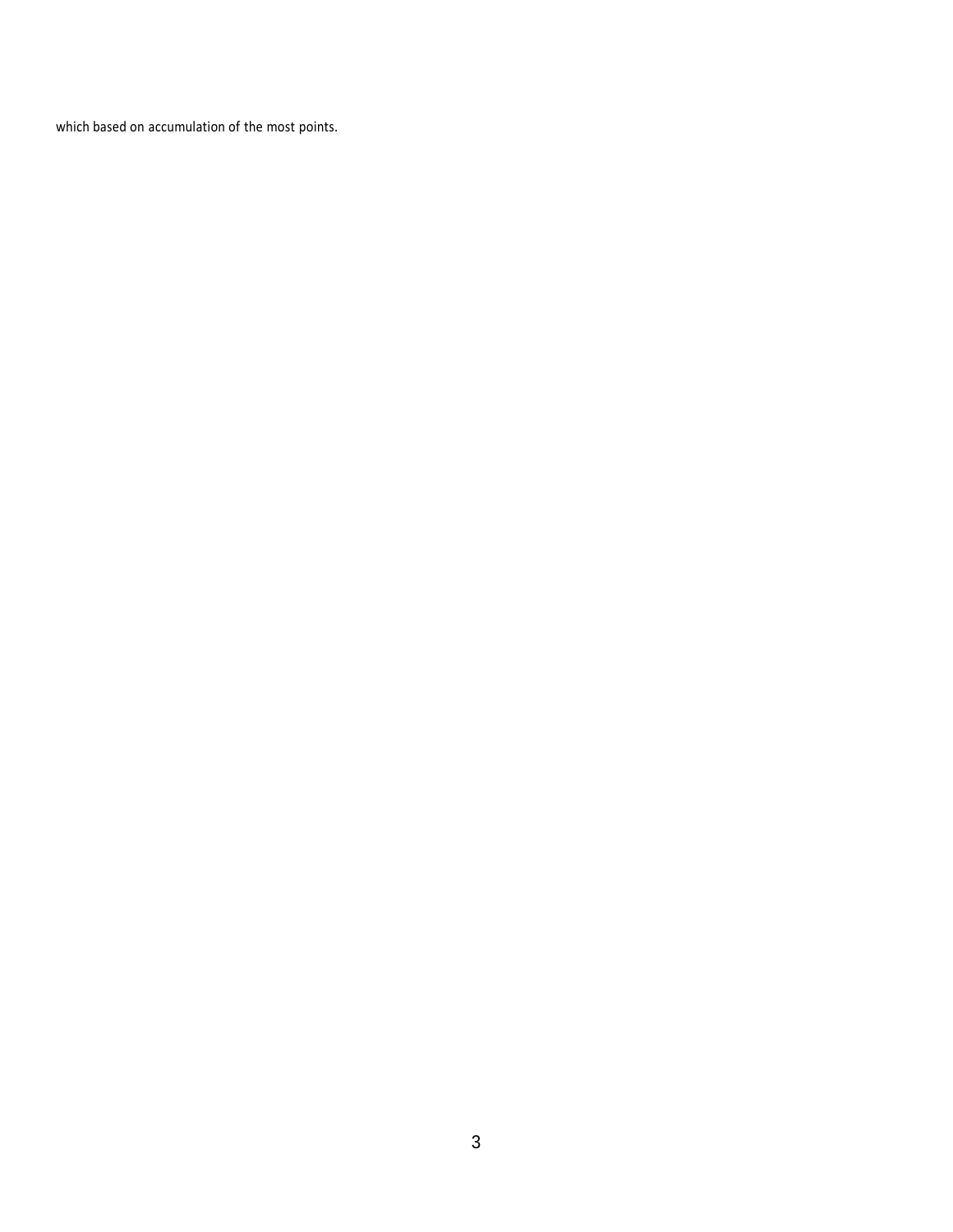#### **PERFORMANCE CLASS RULES- DOUBLE SHOW**

Exhibitors should read the ILR-SD Performance Rules at [www.lamaregistry.com.](http://www.lamaregistry.com/) First through Fifth Place ribbons awarded.

**NOVICE:** Open to llamas or alpacas who have earned insufficient points in open or advanced classes to be moved to theadvanced division. **Points** awarded to animal.

**ADVANCED:** Open to llamas and alpacas who have earned sufficient points in the novice division that they are required to compete in Advanced Classes. **Points** awarded to animal.

# **YOUTH CLASS RULES**

Youth age divisions may be combined if there are insufficient entries.

A youth exhibitor may enter advanced or novice performance classes but must use a different animal than used in the youth classes. **SUB-JUNIOR:** Open to handler under 7 years of age.

**JUNIOR:** Open to handlers aged 7 – 11 years on January 1, 2022, or who turned 7 years of age prior to the show date. **Points** awarded to handler.

**INTERMEDIATE:** Open to handlers aged 12 – 14 years on January 1, 2022. **Points** awarded to handler.

**SENIOR:** Open to handlers aged 15 – 18 years on January 1, 2022. **Points** awarded to handler.

# **AWARDS**

# **PERFORMANCE CHAMPION AND RESERVE CHAMPION:**

This is a tabulated award. Animals must be shown in all three of the following classes: Pack; and Public Relations.

**YOUTH PERFORMANCE CHAMPION AND RESERVE CHAMPION:** This is a tabulated award. Youth must compete in at least three of the following classes: obstacle; pack; public relations; or showmanship. The top three scores will be used in the calculation.

#### **JUDGING SCHEDULE**

# **Friday, September 2nd**

| TRA                                 | Fleece-on/Coat On       |
|-------------------------------------|-------------------------|
| 5:00PM                              | Shorn Fleece            |
| 5:00PM                              | Skeins & Finished Goods |
| Saturday, September 3 <sup>rd</sup> | <b>OPEN CLASS SHOW</b>  |
| 10:00 AM                            | Performance Classes     |

| Sunday, September 4th | <b>OPEN CLASS SHOW</b> |  |
|-----------------------|------------------------|--|
| 10:00 AM              | <b>Halter Classes</b>  |  |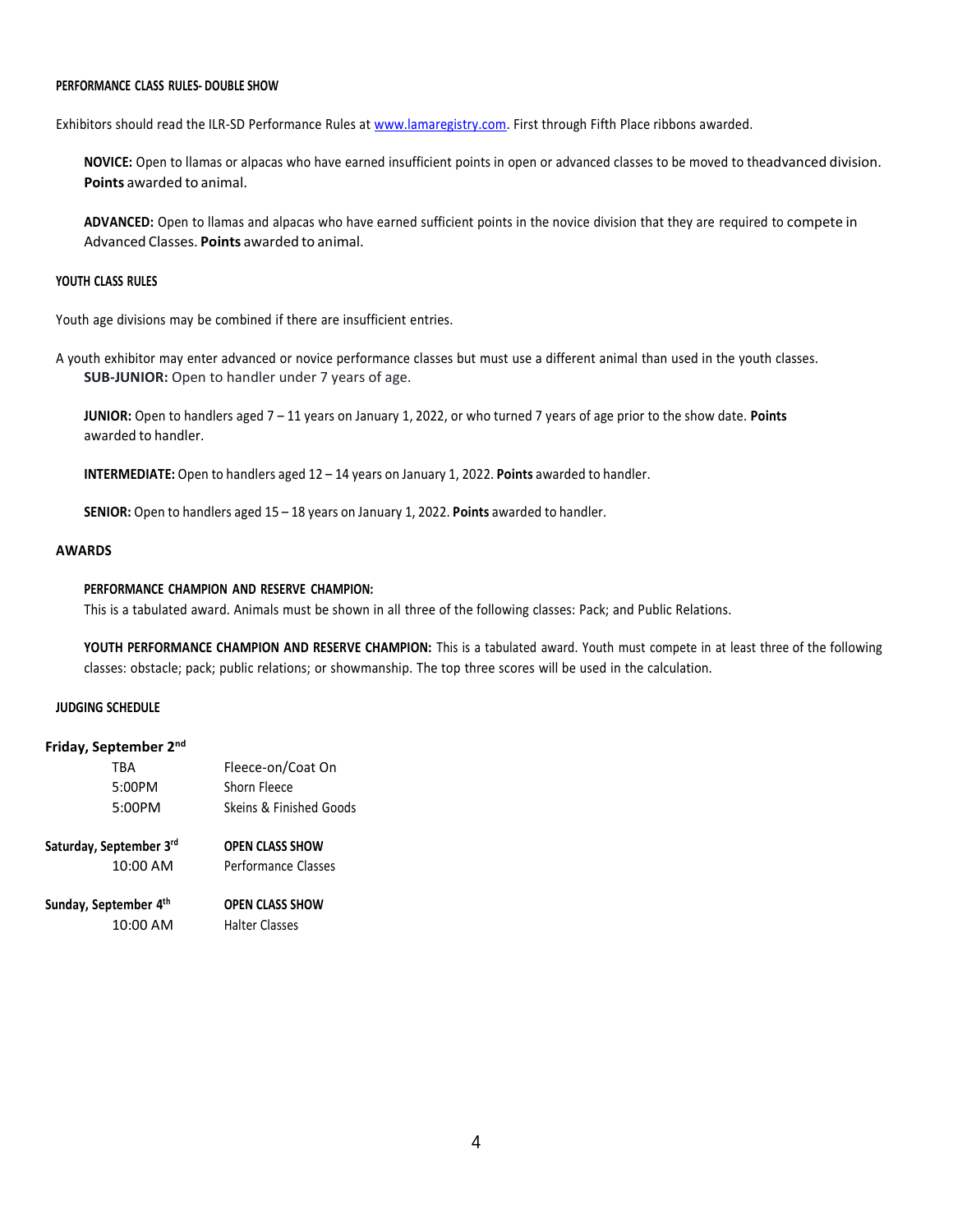# **DIVISION 801 – SHOW 1 Patti Morgan / DIVISION 802 – SHOW 2 Teresa Evanson**

| Llama Superintendent: | <b>Shawn Bussey</b>           | Livestock Office Phone:                | 503-510-3374 |
|-----------------------|-------------------------------|----------------------------------------|--------------|
| Phone:                | 503-930-9936                  | Oregon State Fair Office: 971-701-6573 |              |
| Email:                | laughdancesing.live@yahoo.com | Judges: Patti Morgan, Terese Evanson   |              |
|                       |                               |                                        |              |

**ENTRY DEADLINE:** August 19, 2022

**CLICK HERE FOR ONLINE ENTRY [REGISTRATION](https://secure.lamaregistry.com/news/calendar-of-events.php)**

Best of Show .......................... \$75 Champions........................... \$40 Reserve Champions.................. \$20

Halter, Performance, Youth and Group Classes will have a double show as well as Fleece On/Coat On, Shorn & Products. ALL fleece & fiber entries **MUST** be accompanied by entry tag.

# **Sunday September 4th**

# **Halter Classes**

## **Suri Wool Female**

- 1. Juvenile Female
- 2. Yearling Female
- 3. Two-Year Female
- 4. Mature Female 3 &up Champion & Reserve Champion
- **Silky Wool Female**
- 7. Juvenile Female
- 8. Yearling Female
- 9. Two-Year Female
- 10. Mature Female 3 & Up Champion & Reserve Champion

# **Classic/Light Wool Female**

- 13. Juvenile Female
- 14. Yearling Female
- 15. Two-Year Female
- 16. Mature Female 3 & Up Champion & Reserve Champion
- **Medium Wool Female**
- 19. Juvenile Female
- 20. Yearling Female
- 21. Two-Year Female
- 22. Mature Female 3 & Up Champion & Reserve Champion

# **Heavy Wool Female**

- 25. Juvenile Female
- 26. Yearling Female
- 27. Two-Year Female
- 28. Mature Female 3 & Up Champion & Reserve Champion

# **Suri Wool Male**

- 31. Juvenile Male
- 32. Yearling Male
- 33. Two-Year Male
- 34. Mature Male 3 & Up
- Champion & Reserve Champion

# **Silky Wool Male**

- 37. Juvenile Male
- 38. Yearling Male
- 39. Two-Year Male
- 40. Mature Male 3 & Up Champion & Reserve Champion

# **Medium Wool Male**

- 43. Juvenile Male
- 44. Yearling Male
- 45. Two-Year Male
- 46. Mature Male 3 & Up Champion & Reserve Champion

# **Medium Wool Male**

- 49. Juvenile Male
- 50. Yearling Male
- 51. Two-Year Male
- 52. Mature Male 3 & Up Champion & Reserve Champion

# **Heavy Wool Male**

- 55. Juvenile Male
- 56. Yearling Male
- 57. Two-Year Male
- 58. Mature Male 3 & Up Champion & Reserve Champion

# **Non-Breeder Halter**

- 61. Yearling
- 62. Two-Year
- 63. Adult

# **Group Classes**

- 64. **Production Pair**  each entry must include two (2) offspring bythe same sire **OR** the same dam.
- 65. **Bred & Owned**  each entry must include one (1) animals that have been bred and raised by the owner.
- 66. **Oregon State Fair Award** each entry must include two (2) animals; both bred and raised in Oregon.

Best of Show (Breeding Champions)

# **Saturday September 3rd**

# **Performance Classes**

#### **Showmanship**

- 68. Adult
- 69. Senior
- 70. Intermediate
- 71. Junior
- 72. Sub-Junior

# **Pack**

- 73. Sub-Junior
- 74. Junior
- 75. Novice

# **PREMIUMS**